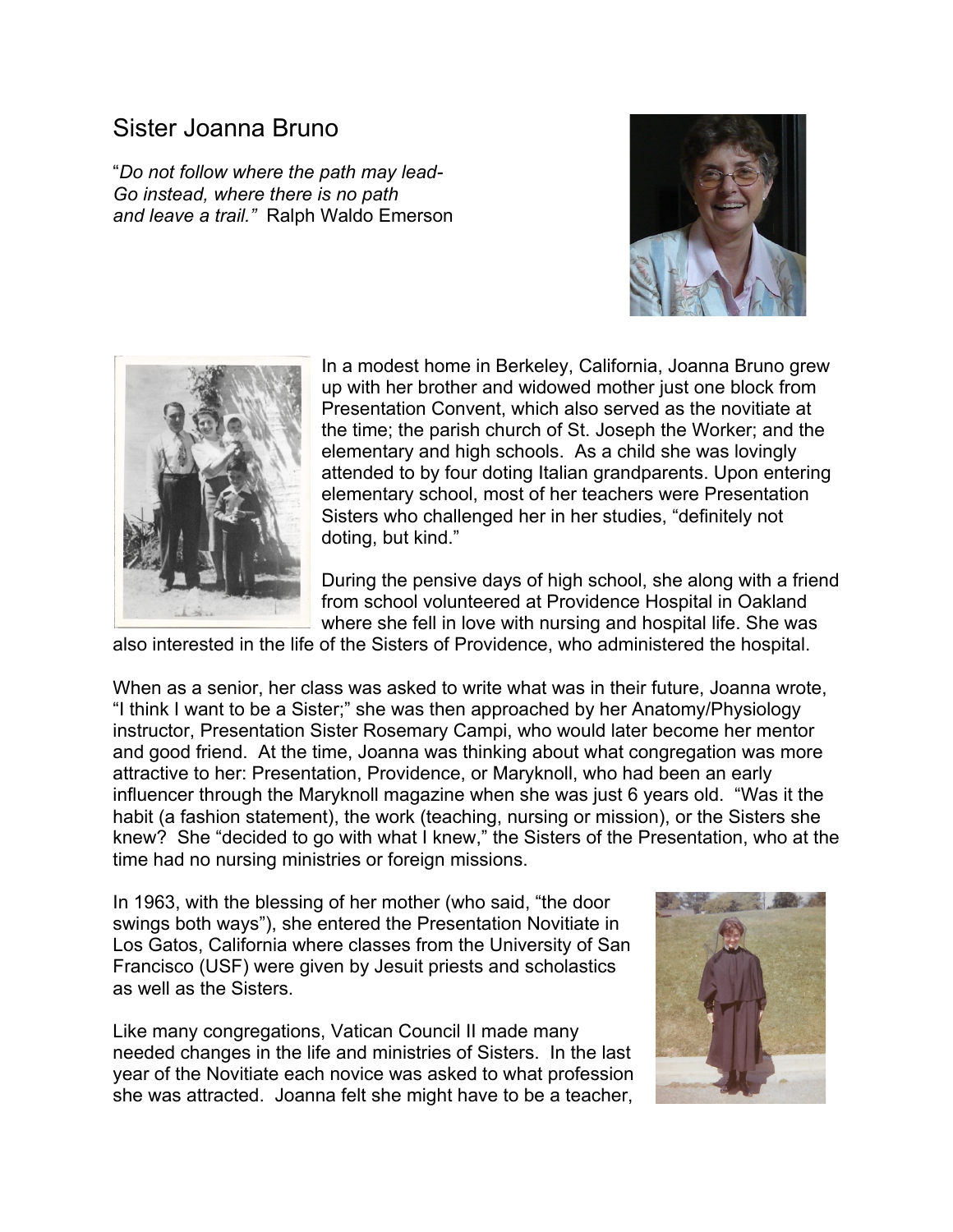"not my first choice!" But she confidently said she wanted to go to the foreign mission in Chiapas, Mexico, which was just getting started in 1965. She was asked if she ever thought of being a nurse. The response was, "Always." With that, nursing at St. Joseph School of Nursing in San Francisco was in the future. "It was a miracle." It was the first time Joanna really loved studying.

In July 1969, the year when the first human foot was placed on the surface of the moon, Joanna left for her first foreign mission in Chiapas, Mexico. For her it was like going to the moon. Working with other Presentation Sisters in foreign missions fostered the love of nursing, foreign mission, Indigenous Peoples, and the Presentation Sisters. Establishing four small rural hospitals with local staff became more creative, challenging and profound. Now, fifty-six years later, they are still functioning; a true miracle.

After the first foreign mission she returned to USF, where she finished her degree in nursing. After thirty-eight years of foreign medical missions in rural Mexico and Guatemala; Directorship of Berakhah House, a home for people living with AIDS; and Leadership on the Congregation Council, Joanna is now a Medical Interpreter in a downtown clinic for the uninsured sponsored by the Presentation Sisters in Sioux Falls, South Dakota. She continues to respond to the message of Nano Nagle, as clearly described in a favorite poem:

"Take down your lantern and Go out! For need calls loudly in the winding lane. And you must find Christ there."

*Raphael Consedine, PBVM*



## **Ministries**

| 1966-1969: | Student Nurse, St. Joseph School of Nursing, San Francisco                                      |
|------------|-------------------------------------------------------------------------------------------------|
| 1969-1976: | Medical Missionary, Hospital San Carlos, Altamirano, Chiapas,<br>Mexico (first foreign mission) |
| 1977-1979: | Student, University of San Francisco, San Francisco                                             |